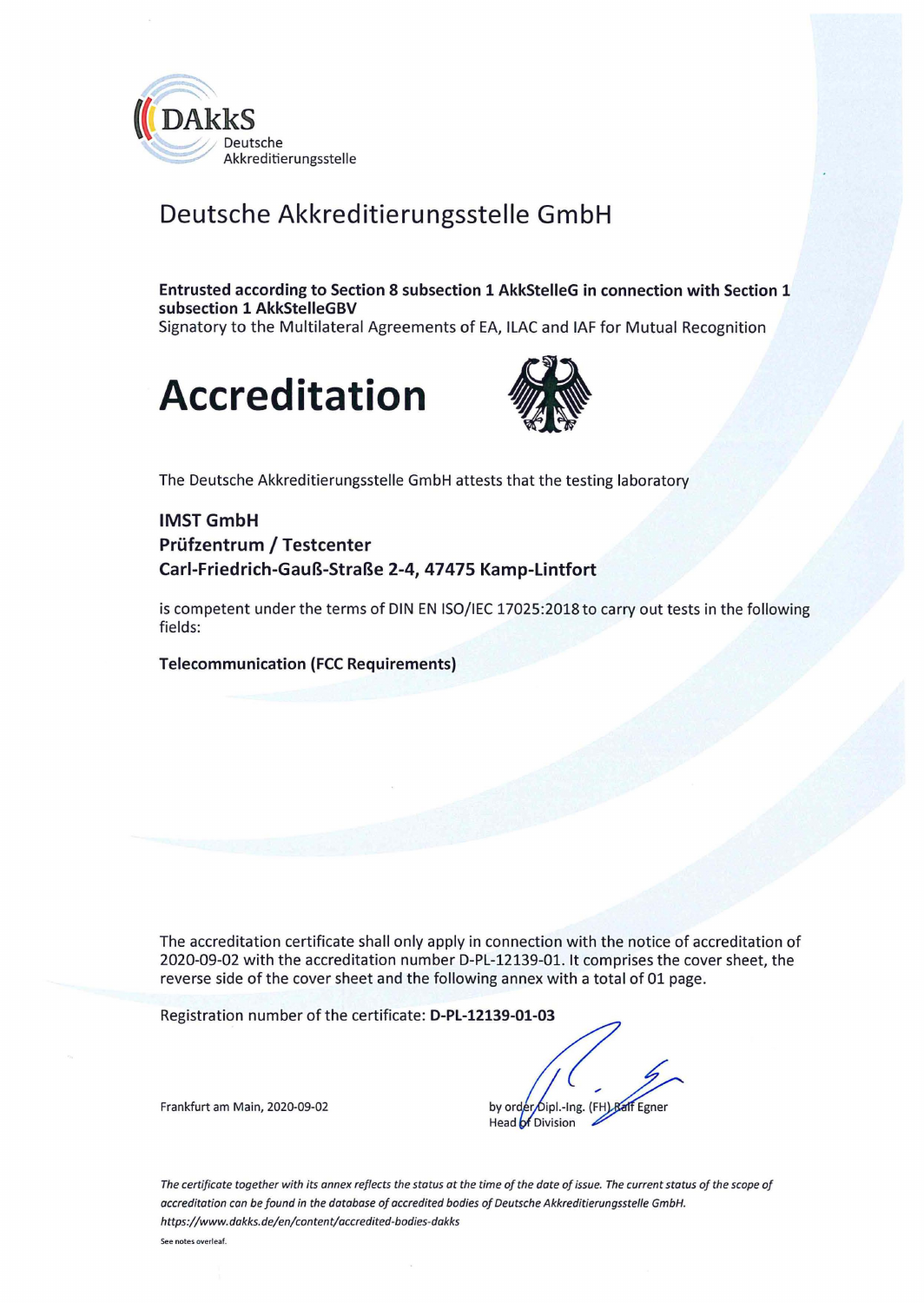### **Deutsche Akkreditierungsstelle GmbH**

Office Berlin Spittelmarkt 10 10117 Berlin

Office Frankfurt am Main Europa-Allee 52 60327 Frankfurt am Main Office Braunschweig Bundesallee 100 38116 Braunschweig

The publication of extracts of the accreditation certificate is subject to the prior written approval by Deutsche Akkreditierungsstelle GmbH (DAkkS). Exempted is the unchanged form of separate disseminations of the cover sheet by the conformity assessment body mentioned overleaf.

No impression shall be made that the accreditation also extends to fields beyond the scope of accreditation attested by DAkkS.

The accreditation was granted pursuant to the Act on the Accreditation Body (AkkStelleG) of 31 July 2009 (Federal Law Gazette 1 p. 2625) and the Regulation (EC) No 765/2008 of the European Parliament and of the Council of 9 July 2008 setting out the requirements for accreditation and market surveillance relating to the marketing of products (Official Journal of the European Union L 218 of 9 July 2008, p. 30). DAkkS is a signatory to the Multilateral Agreements for Mutual Recognition of the European co-operation for Accreditation (EA), International Accreditation Forum (IAF) and International Laboratory Accreditation Cooperation (ILAC). The signatories to these agreements recognise each other's accreditations.

The up-to-date state of membership can be retrieved from the following websites:

EA: www.european-accreditation.org

ILAC: www.ilac.org

IAF: www.iaf.nu